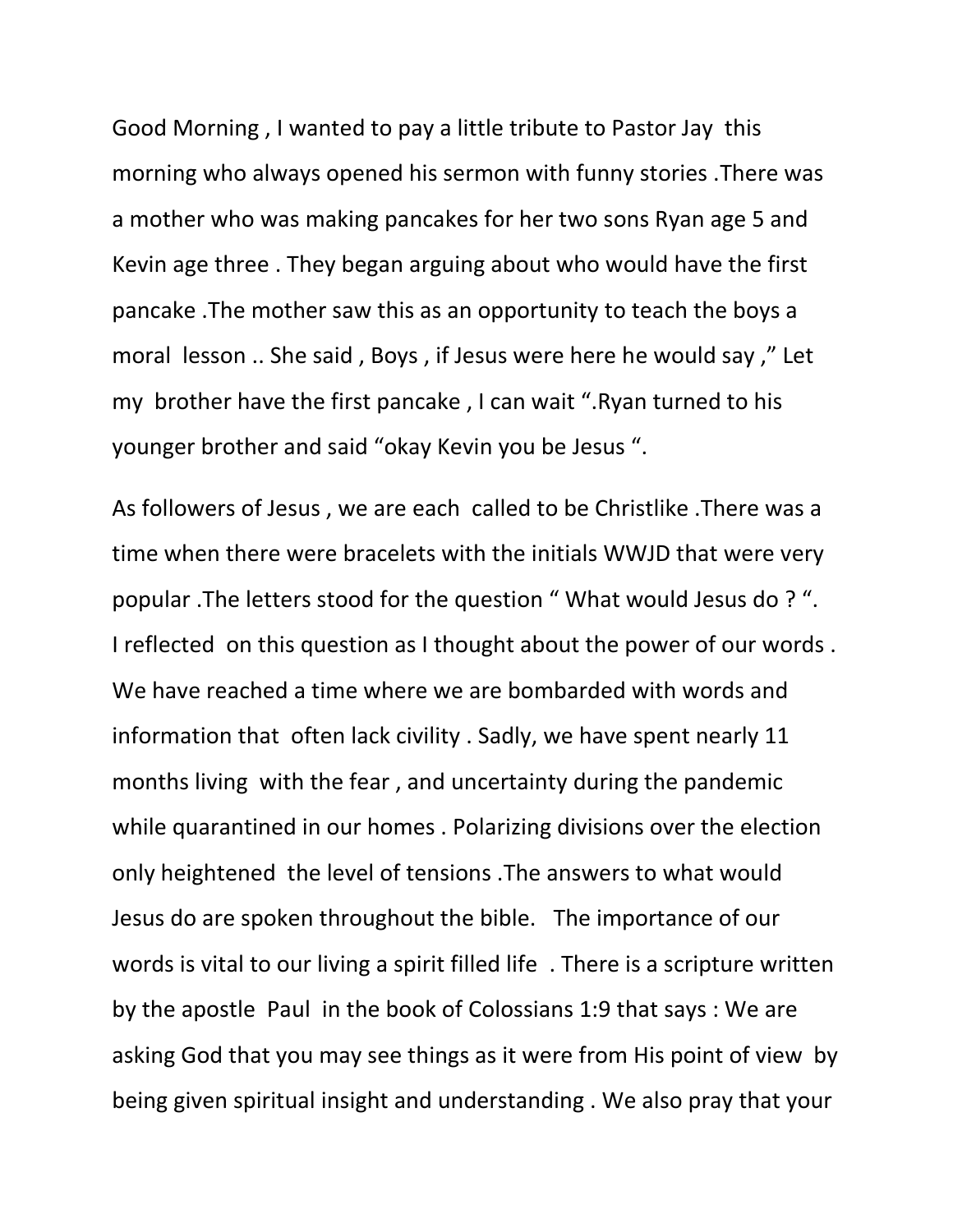outward lives , which men see , may bring credit to your Master's name and that you may bring joy to His heart by bearing genuine Christian fruit , and that your knowledge of God may grow deeper yet.

In Galatians 5: 22 -23 But the fruit of the spirit is love ,joy ,peace ,patience , kindness , goodness , faithfulness, gentleness and self control .These are the character traits representing the types of lives that we should aspire to live. Our great challenge is to consider God's point of view and what would Jesus do in our daily faith journey .

Proverbs 18:21 says , "Death and life are in the power of the tongue .And those who love it and indulge it will eat its fruit and bear the consequences of their words . " The impact our words have on others cannot be overstated . One small comment or remark can make a difference between building a relationship up or tearing it down . We have the power to either encourage or destroy with our speech . Proverbs 15:1 says "a soft answer turns away wrath but, a harsh word stirs up anger . "Who of us hasn't regretted angry words that can't be retracted ?

There is a story that illustrates what happens when we say things in anger . There once was a little boy who had a bad temper . One day , his father gave him a bag of nails and a hammer . The father then asked the son to hammer a nail into the back of the fence every time he lost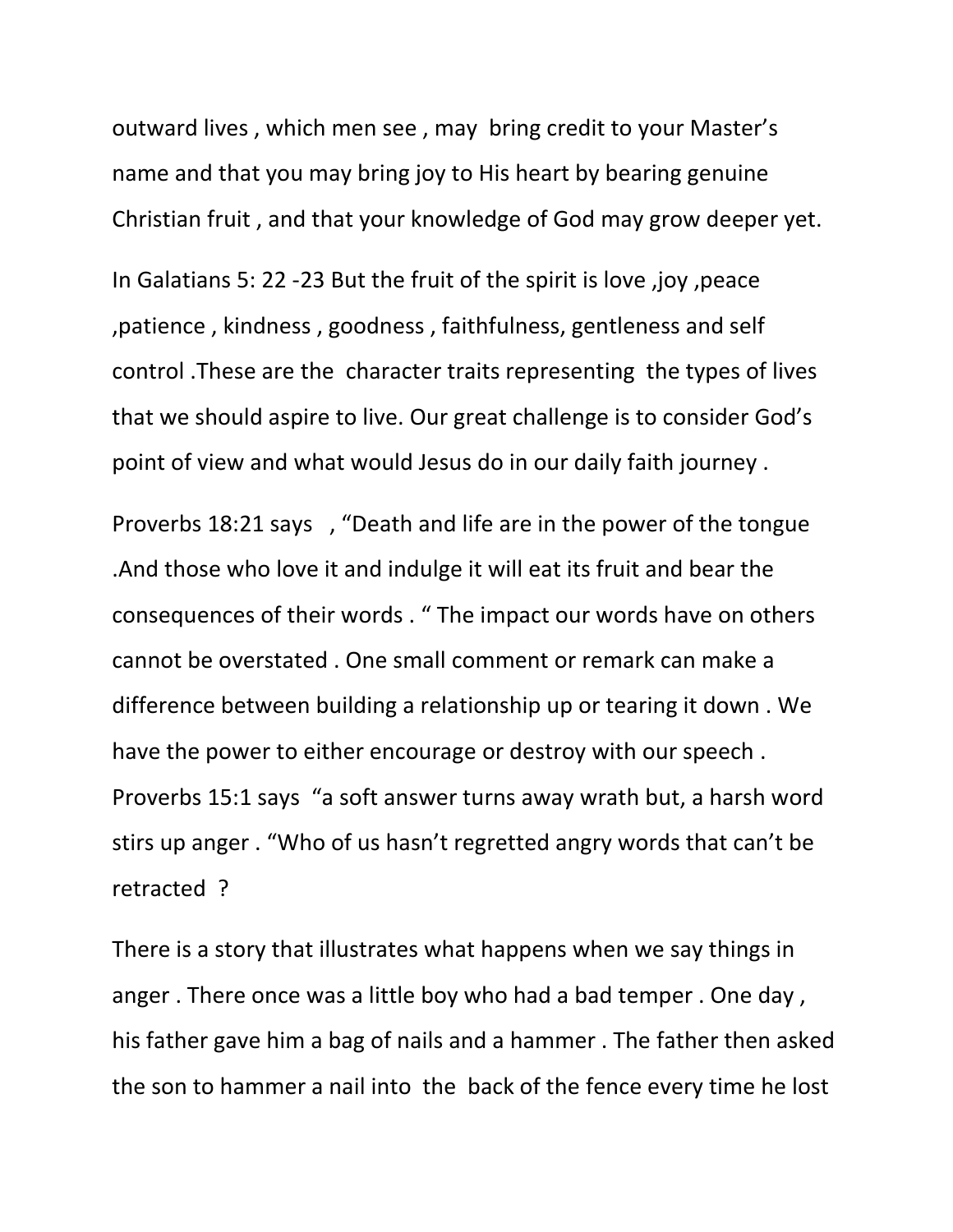his temper going forward . The first day the boy had driven 37 nails into the fence . Over the next few weeks , as he learned to control his anger a bit , the number of nails hammered daily gradually started to dwindle down.Soon he discovered it was easier to hold his temper .than to drive those nails into the fence .Finally the day came when he didn't lose his temper . He was thrilled to tell his father about it . As he shared this achievement the father suggested that he go ahead and pullout one nail for each day that he was able to hold his temper .

The days passed and the young boy was finally able to remove all the nails from the fence . He was even more excited this time to share this new achievement with his father . As expected , the father was extremely pleased . He congratulated the son and told him how proud that he was for this achievement . However , the father ,slowly led the boy to the fence and said , "You have done well my son . I am very proud of you for what you have achieved today But look at the holes in the fence . The fence will never be the same . Similarly when you say things in anger they leave a scar just like this one .The boy now stood silent as he began to understand the value of the lesson his wise father tactfully taught him.

As I researched the topic , I found this powerful quote from Gary Chapman author of " Love as a Way of Life ". He said , "Our words are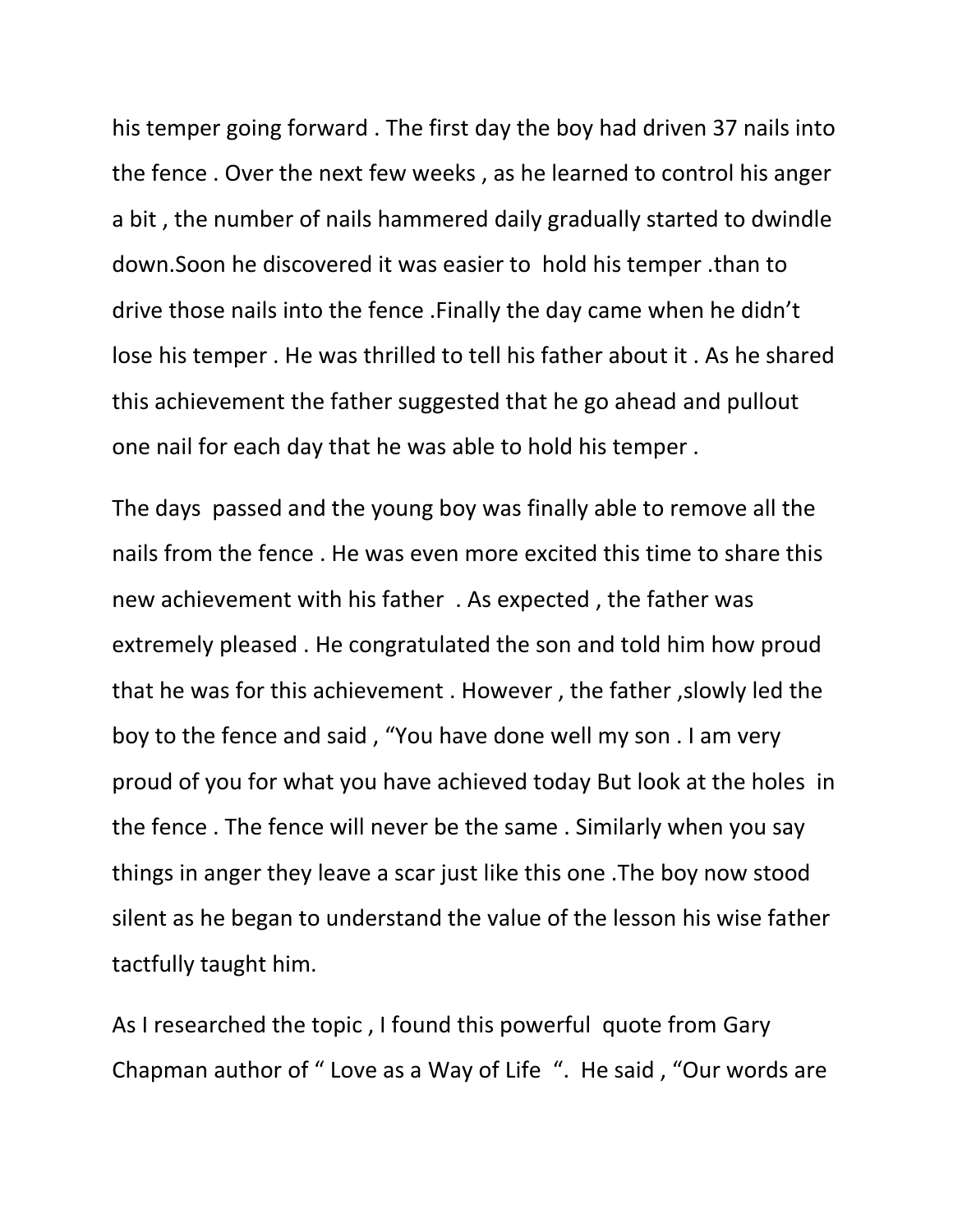either bullets or seeds . We use words as bullets when we speak harshly , criticize deeply , and spread lies .We plant seeds with words when we speak love , encourage and give grace .When we nurture relationships ,we grow people . We will eventually see good crops around us and we will be encouraged ourselves .

Our words can grow people or shoot people down .God is glorified when we scatter his message of love , not hate into the atmosphere around us . God is disrespected when we disrespect others .

There is a very helpful phrase that reminds us to think before you speak .In the acrostic , the first letters of the word think spell out the following questions , Is it True ? , Is it helpful ? , Is it inspiring ? Is it necessary ? Is it Kind ?

I wish that I had thought before I spoke many times . The topic is very personal to me . Last February before everything shutdown, I was a part of a political discussion at a bridge luncheon

that became heated . We were divided . My words and temperament did not reflect Christlike behavior that day . Because of covid, we have been unable to get together again . Although I apologized for my part , words can't be retracted . I certainly learned that I had fallen far short that day in manifesting self control , patience , peace , and kindness . As I prayed about how to heal the situation , God sent a